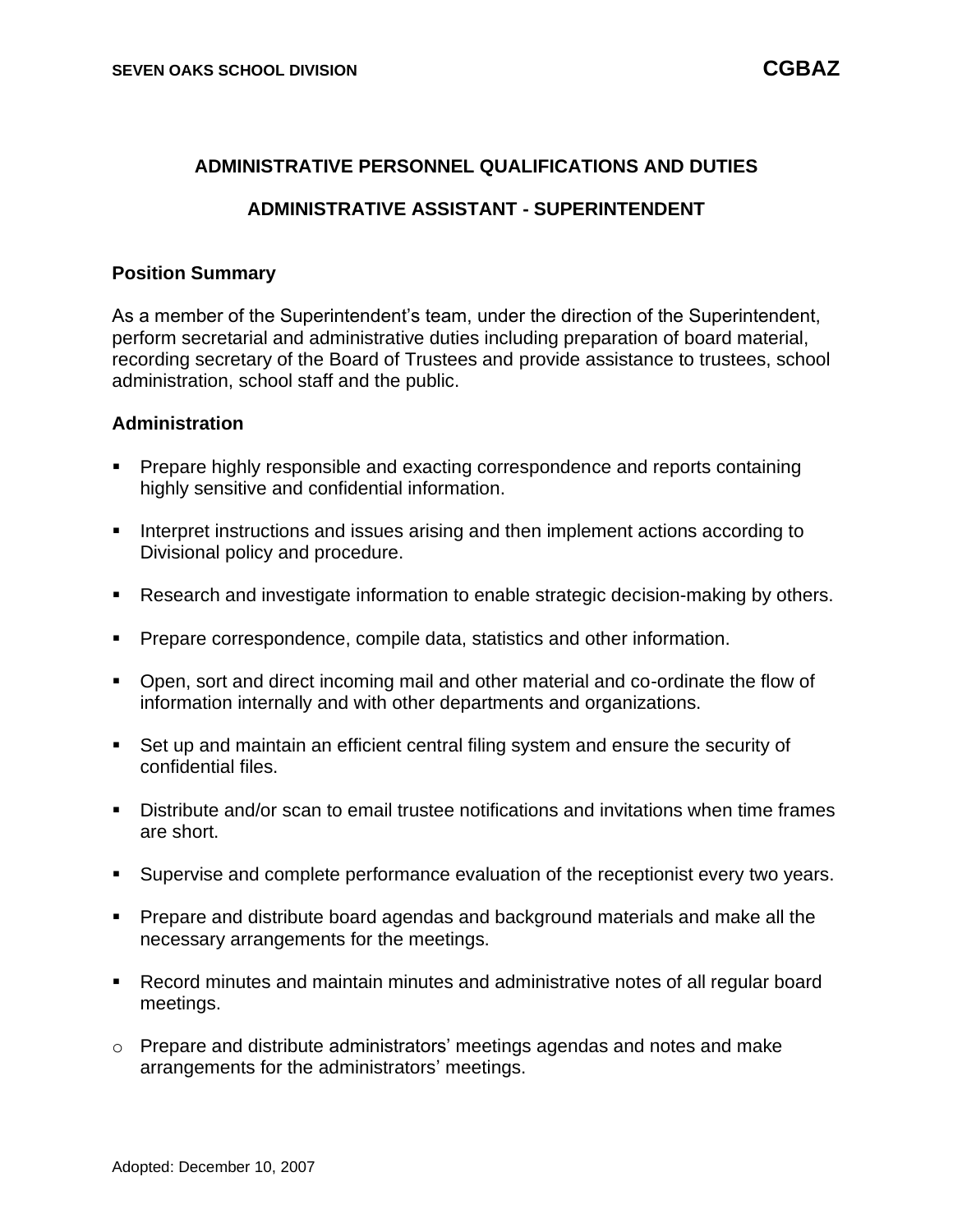### **Computer Function**

- Word process items such as: board material, agendas, minutes, newsletters, and advertisements, compose routine correspondence, memos, letters and reports.
- Maintain the web-based Board Agenda program and add agenda and background materials.
- Maintain the Division's Policy Manual and the School Board section on the Divisional Website.
- Co-ordinate meetings, appointments and maintain various calendars such as: Provincial, School Day, Superintendent, School Board, Board Meetings and Administrators Meetings.

### **Public Relations**

- Answer incoming calls, assess urgency of callers' requests, screen and relay messages, receive visitors, answer callers' request in accordance with the Division's policies and procedures and arrange meetings and appointments.
- Represent the Division at the Metro Superintendents' Secretaries' Meeting and prepare agendas and minutes on a rotational basis.
- Assist staff, trustees, outside organizations and visitors.

#### **Other Duties**

- Organize and coordinate events such as: teacher appreciation, volunteer appreciation, long service retirement dinner, board/superintendent retreat.
- Co-ordinate the annual staff flu immunization clinic.
- Advertise the annual Public Budget Consultation Meeting and send an invitation to the municipalities and parent councils to review the budget.
- Process conference registrations and make travel arrangements for the Superintendent and Trustees.
- Order office supplies, process credit card payments, track costs and arrange payments.
- Set up administrator interview schedules, meetings with association/unions and maintain grievance files.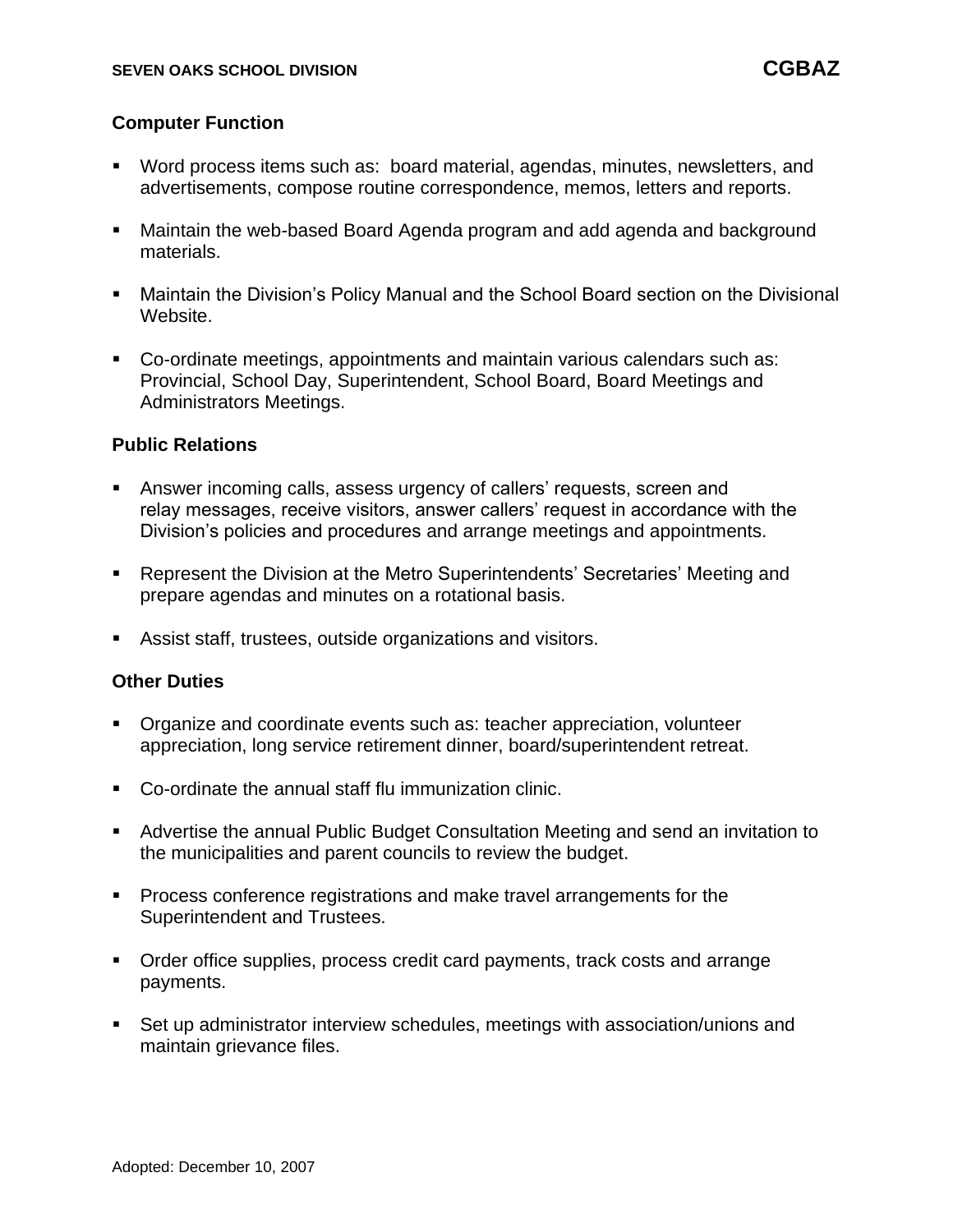- Set up meetings with MLA's, Ministers, architects, employees, parents and outside organizations.
- Make all arrangements, prepare agenda, notes and attend the annual Board/Superintendent retreat.
- Assist the Secretary-Treasurer periodically, as requested and as time permits for highly confidential work.

### **Education**

- Grade 12.
- 1-year Administrative Assistant Course or equivalent to attain knowledge of word processing, key boarding and basic accounting.
- Typing 60 w.p.m.

## **Education**

- **E** Use office equipment such as computers, multi-line phone, voice mail, photocopier, calculator, scanner, fax.
- Knowledge of student and human resource software C.I.M.S.
- Knowledge of PHIA and FIPPA Acts.
- Participate in ongoing professional development.

### **Experience**

■ 3 to 5 years previous experience, plus 2 year on-the-job training which includes in-house computer training.

### **Physical Demands**

- **EXTENDING** Intense visual and mental concentration, eyestrain from computer, deadlines and sitting for long periods of time.
- Lift office supplies and central file storage boxes as required.